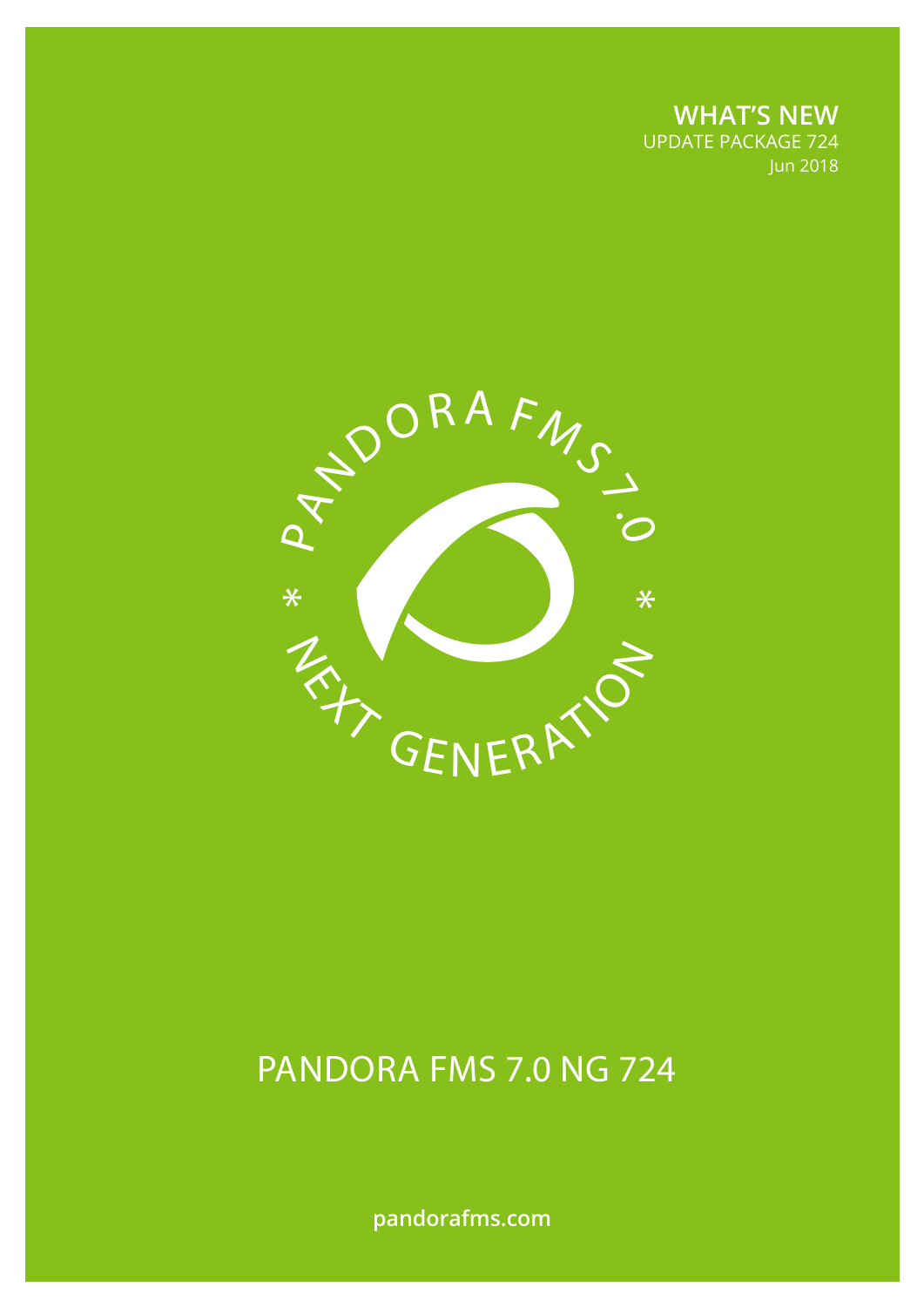

## NEW FEATURES AND IMPROVEMENTS

#### **New HA integrated system**

From the NG/724 version, Pandora FMS incorporates a functionality that allows to manage a MySQL Active/Passive cluster completely from the console for its use with Pandora FMS. This way, **it will not be necessary** to use third-party solutions such as DRBD, Virtualization or other types of hardware solutions.

By means of a virtual IP, it will be possible to have two or more MySQL nodes synchronized so that, in case of failure of one of these, the rest of the nodes can compensate it. This system will also allow to **balance the reading load and improve performance in large environments**.

| <b>MANAGE PANDORA DB HA</b> |                                                                                                                       |           |             | Ø          |               |               |                       |                   |                    |                |                                     |
|-----------------------------|-----------------------------------------------------------------------------------------------------------------------|-----------|-------------|------------|---------------|---------------|-----------------------|-------------------|--------------------|----------------|-------------------------------------|
| Hostname                    | <b>Agent status</b>                                                                                                   | DB        | <b>Sync</b> | <b>SSH</b> | Role          | <b>Status</b> | Seconds behind master | <b>Virtual IP</b> | <b>SQL version</b> | Pending action | Admin                               |
| pandora-ha-1                | <b>Contract Contract Contract Contract Contract Contract Contract Contract Contract Contract Contract Contract Co</b> | $\bullet$ | - 0         | $\bullet$  | <b>Master</b> | Online        | $\sim$                | 192.168.70.68     | 5.7.22-22-log      | None           | $\rightarrow \bullet \circ \bullet$ |
| pandora-ha-2                | <b>Contract Contract Contract Contract Contract Contract Contract Contract Contract Contract Contract Contract Co</b> |           |             | - -        | <b>Slave</b>  | Online        | $\overline{0}$        | $\sim$            | 5.7.22-22-log      | None           | $\mathscr{S} \bullet \mathsf{Q}$ .  |
|                             |                                                                                                                       |           |             |            |               |               |                       |                   |                    |                | Refresh (<br>Create slave >         |

#### **Time zones according to user**

From now on, users of different Pandora FMS consoles can visualize the information using their corresponding time zone.



Each user can now **customize their time zone**, regardless of the one configured on the console or server.

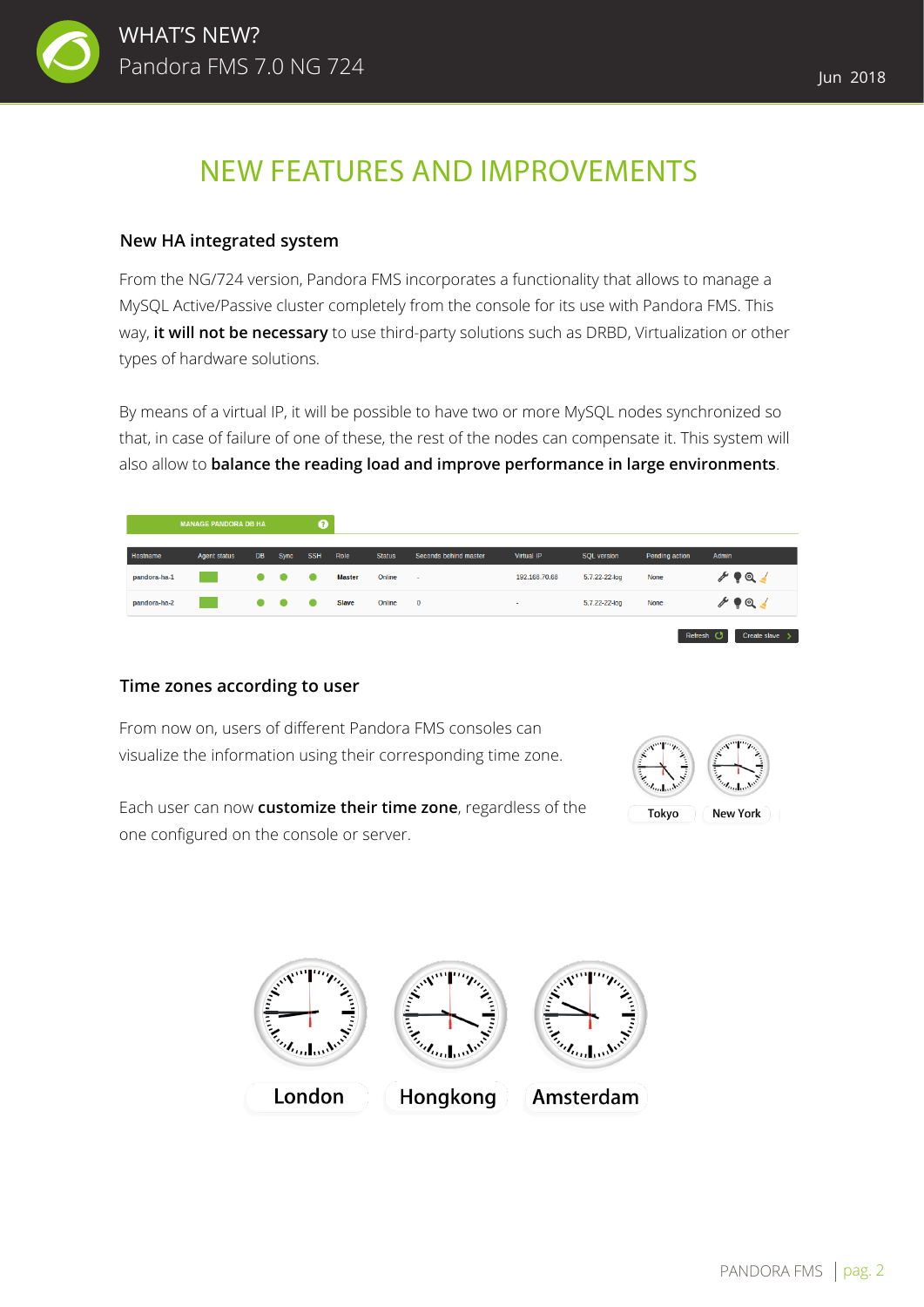

#### **New plugin: Docker Swarm**

We have a new addition to our plugin family. We have integrated Docker Swarm infrastructure monitoring, which complements the specific monitoring of the applications that run inside each container.



#### **New graphics: faster, more aesthetically pleasing and much more useful**

In twelve years we have refactored the code of the graphs at least six times, making them much faster and more detailed.

We have increased their resolution, which allows to see the graphs in a detailed way and on demand of each user (through the Zoom parameter). Similarly, their speed is much higher, as they are displayed with the optimal resolution for each range of data.

Through the PhantomJS library we have modified the way PDF reports include graphs to use the same graphs as the console.



**IMPORTANTE**: Si se utilizan los informes PDF con gráficas, deberá instalarse la nueva librería PhantomJS tal como indicamos en nuestra documentación.